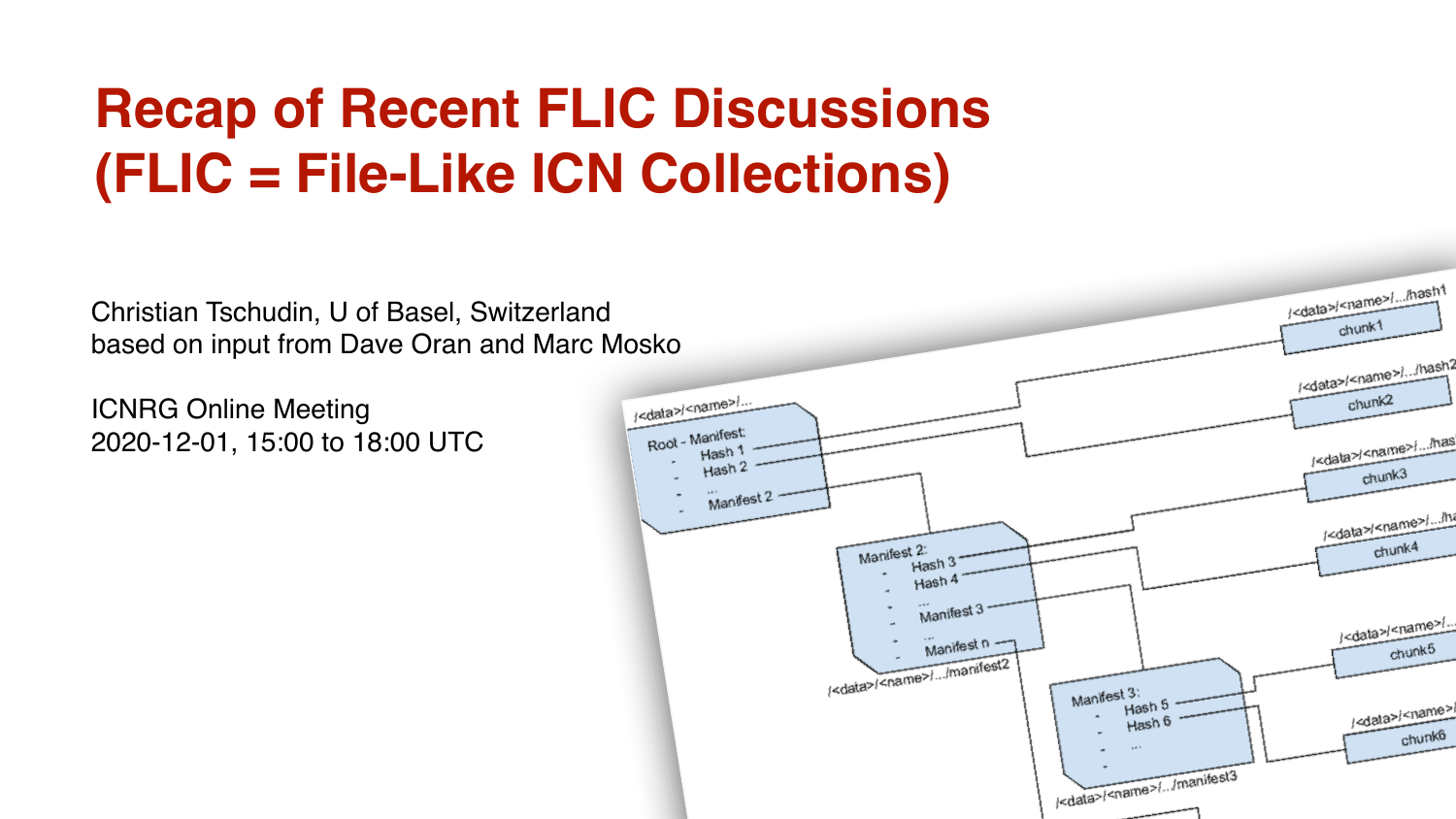## FLIC Timeline

- 00-draft June **2017**: initial version by Christian Tschudin and Chris Wood - insights from (internal) C programming and CCN-light
- 02-draft Nov **2019**: Marc Mosko and Dave Oran joined - interest to join because of "manifests" (Oran) and "nameless objects" in CCNx (Mosko)
- **Spring 2020**: Marc Mosko writes a Python prototype, "namespace" concept (see links at the end of this slide set)

>>> FLIC describes a single file. No. By definition, FLIC must always describe two files: the manifest and the data.

#### • **August 2020**:

- comments by Cenk Gündoğa, Ken Calvert, ping-pong with Dave, Marc, Christian - "abstracting" the core of FLIC? "virtual blobs" by Christian Discussion is both about terminology and scope and complexity. Sample: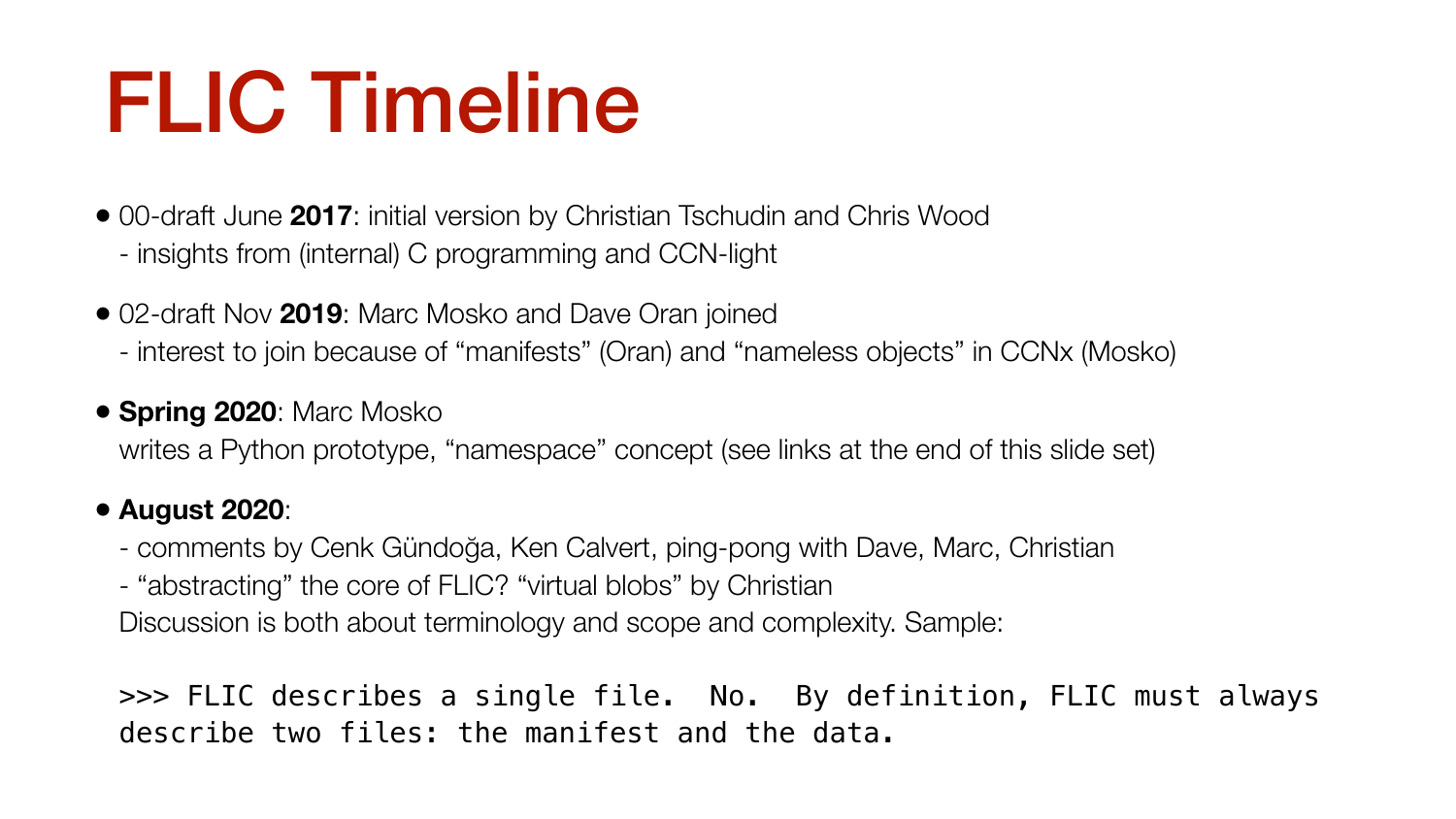### Dave's assessment

- still some disagreement on how basic to keep the spec for its first version
- general agreement on registries for defining extensions with some details needing to be fully fleshed out
- general agreement that we need the "namespaces" stuff that Marc put together, but still to be decided if they only go in root manifests.
- agreement on need for some meta-data capability (size hints, possibly fetch order hints) but no agreement on exactly which mechanism to enhance (hash group types or something general to apply to any hash group)
- discussion still on waiting for more complex metadata machinery like extra manifestwide metadata TLVs, but perhaps include the extension registry for future-proofing.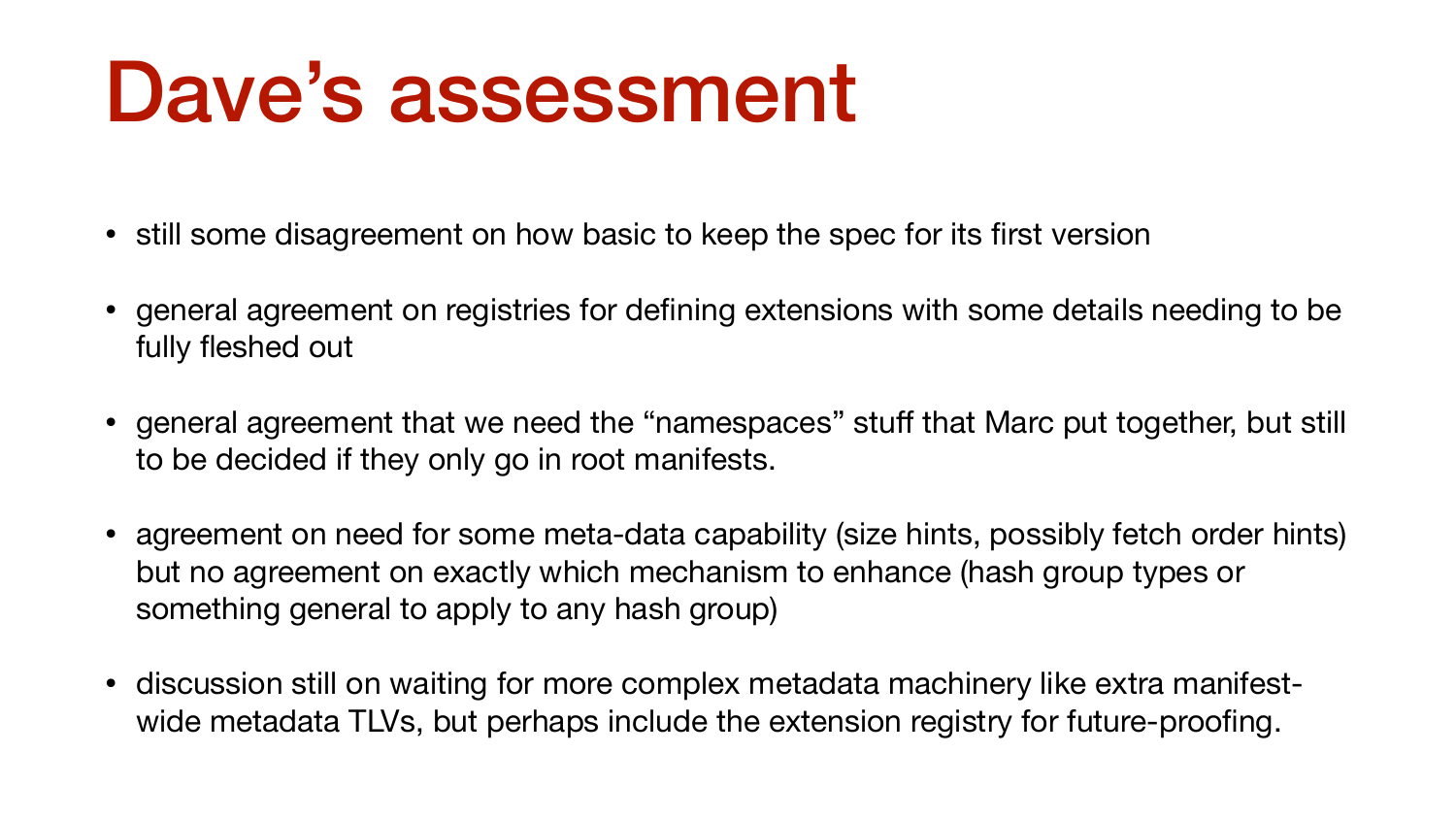### Marc's assessment

most recent (and pending) discussion contribution Sep 2, 2020/ICNRG list:

"Options for FLIC NameConstructor" . On FLIC document status:

- [we seem to agree] that we need name constructors so a client knows how to fetch content
- We need some way to extend the manifest, i.e. some sort of metadata
- [at least we need a] link section that points to external metadata objects with a TBD format and keep the core manifest the simple hash groups
- That said, I don't think the current writeup with a basic hash group and an annotated hash group are all that complex.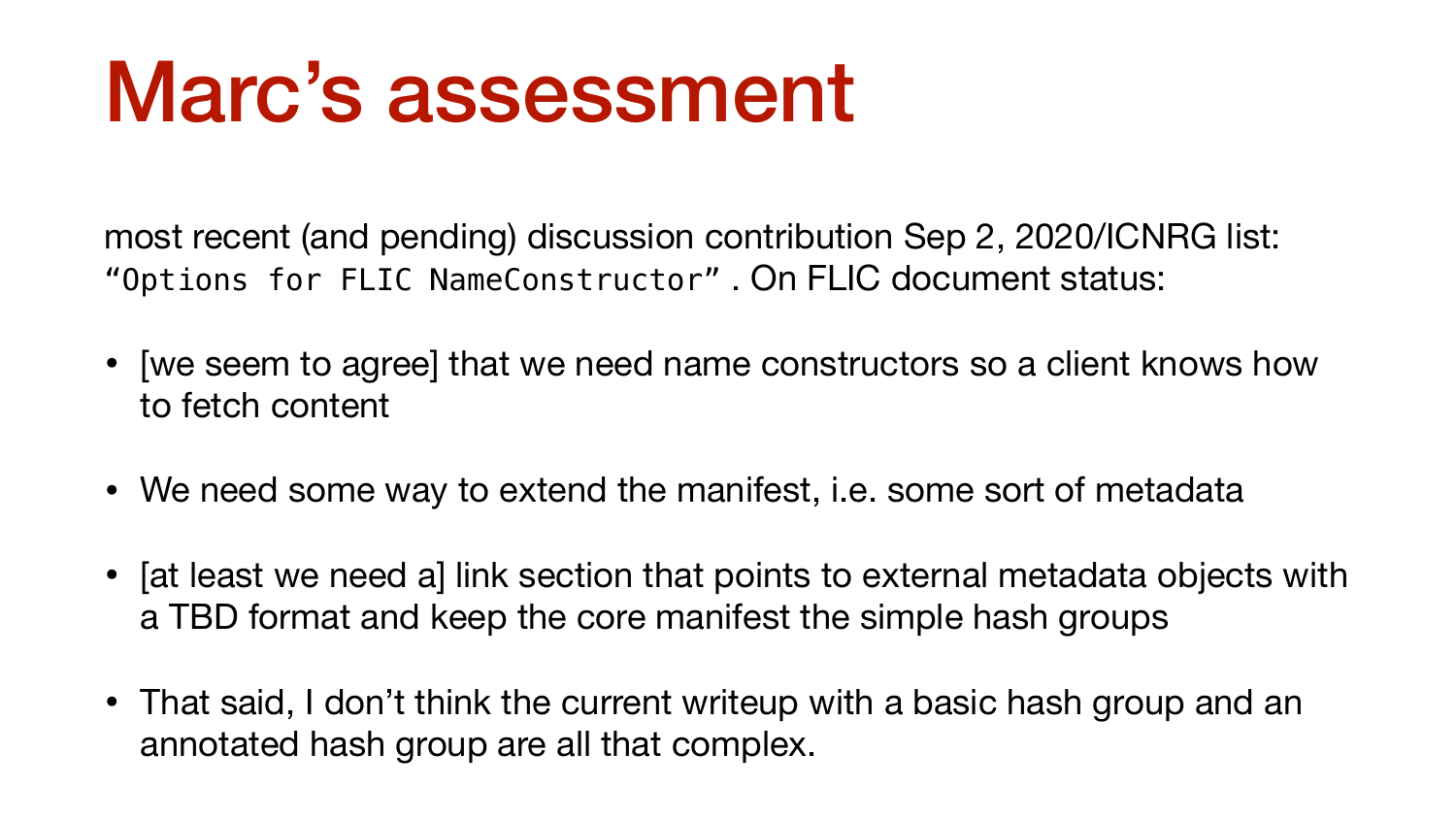# Christian's detour

- Did a deep dive into decentralized Hypercore (previously named DAT): *- immutable data blocks, hash pointers, signed Merkel trees - uses several nameless "hypercores" to build higher-level data structures*
- 
- *example: build a file system with*
	-
	- *. one hypercore for content ("block level") . one hypercore for the name bindings (directories, file attributes)*
- can inform FLIC scope, point at use cases beyond classic CCNx and NDN
- conceptual/structural insight: separate abstraction (hypercore) from their implementation (several files, e.g. separating signatures from data blocks)
- but also difference to FLIC: is there really a manifest? Only virtually?